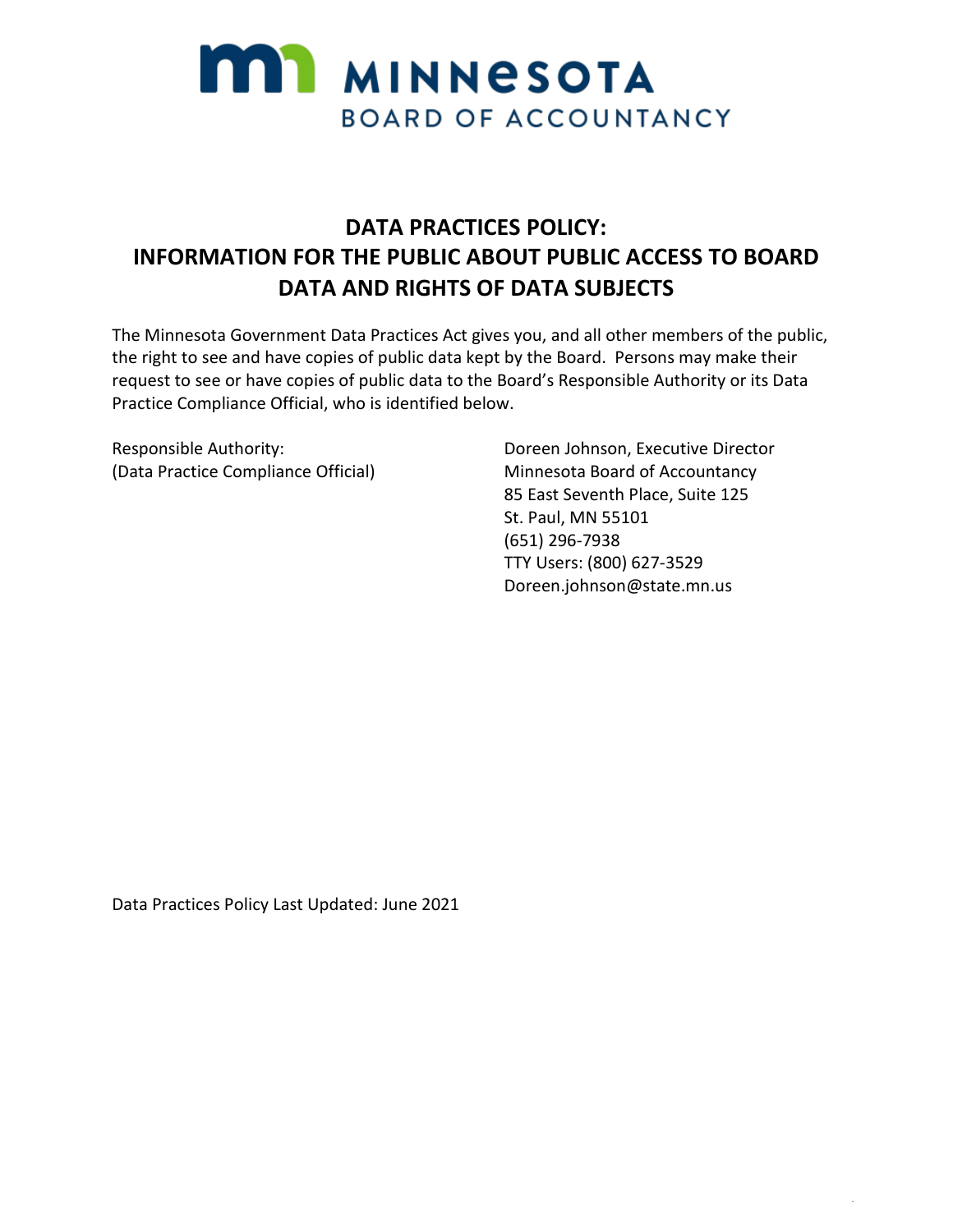# **TABLE OF CONTENTS**

| YOUR RIGHTS AS A MEMBER OF THE PUBLIC TO ACCESS GOVERNMENT DATA3 |  |
|------------------------------------------------------------------|--|
|                                                                  |  |
|                                                                  |  |
|                                                                  |  |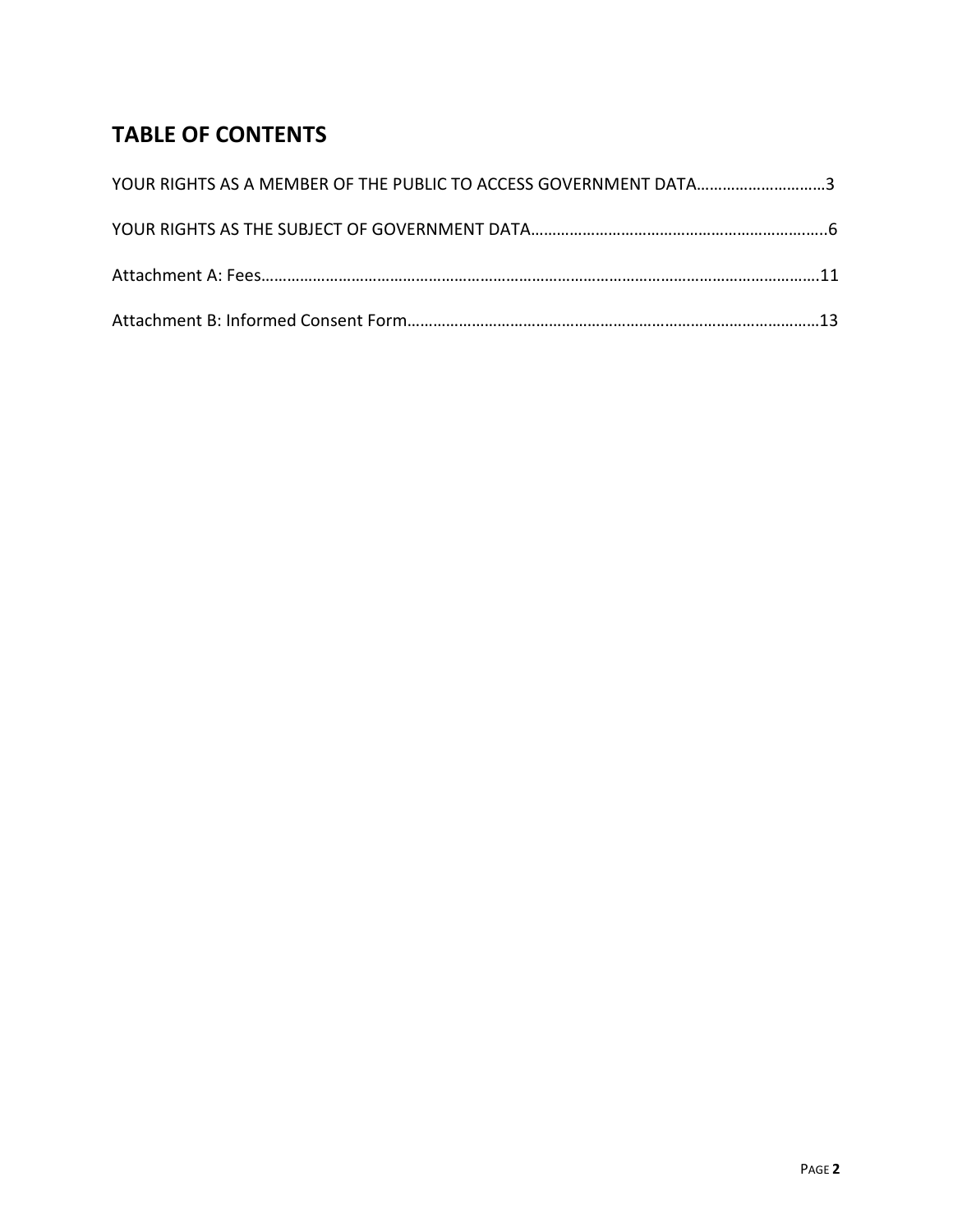## **YOUR RIGHTS AS A MEMBER OF THE PUBLIC TO ACCESS GOVERNMENT DATA**

The Minnesota Government Data Practices Act gives you, and all other members of the public, the right to see and have copies of public data that are kept by the Board of Accountancy (hereinafter "Board"). The law also controls how we keep government data and what we tell you when you ask to see the data that we maintain.

These rights and controls are:

#### **The law says that all the data we have is public (can be seen by anybody) unless there is a state or federal law that classifies the data as** *not public***.**

We have a report that lists the kinds of data we keep about individuals, how each kind is classified, and what law classifies that kind of data. This report is called *Types of data collected and maintained by the Board*. If you want to see or have a copy of this report, contact the Board's Responsible Authority (listed on page 1).

#### **You have the right to look at all public data that we keep.**

You may request and receive public information over the phone, in person, through the mail, or via email. If it is not possible to give you the information in the way you ask, we will contact you to decide on another way to give you the information you requested.

To look at public data we keep, contact the Board's Responsible Authority (listed on page 1).

The Board encourages you to make an appointment to look at the public data it maintains. In many cases this will allow us to serve you better, especially if the data you want is not immediately available or if staff are not available to take care of your data request. If you have a time-sensitive data request or if you make a request without an appointment, we will do our best to accommodate your request.

In your request, you should say that you are making a data request under the MGDPA. Tell us as clearly as you can what information you want to see. If we are not sure exactly what information you are requesting, we will ask you, but you don't have to tell us who you are or explain why you are asking for the data.

We will let you know as soon as we can whether or not we have the data you are requesting. If you are asking for public data and we have the data, we will let you see or have copies of the data right away. If we need more time to identify, find, or copy the data you are requesting, we will let you know and we will tell you when we will be able to give you the data.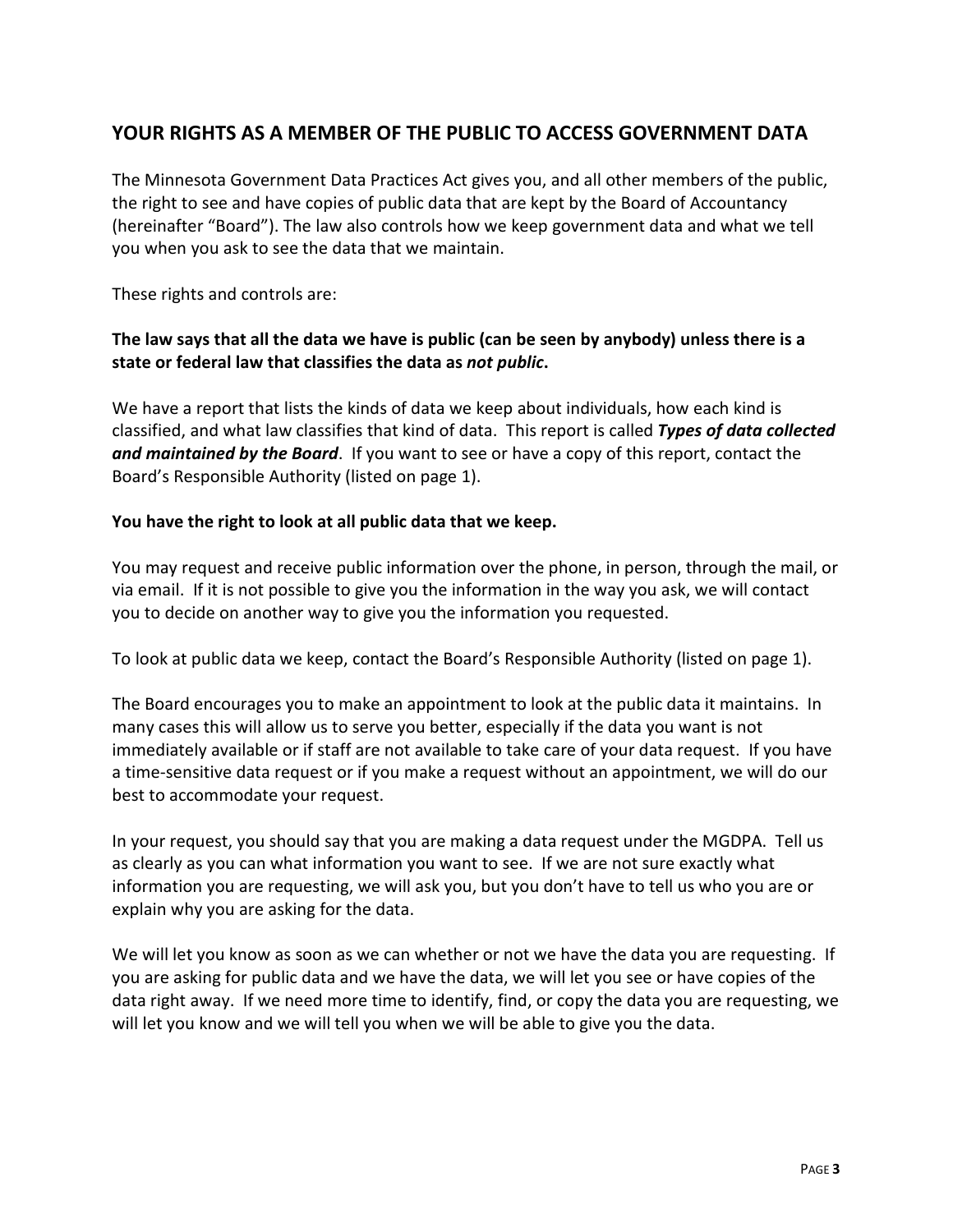#### **We don't have to give you data we don't keep.**

If we don't have the data you are requesting, we will tell you. We don't have to collect or create data for you in order to respond to your request.

#### **We may not have to give you public data in the form you requested.**

If we have the data you're asking for, but we don't keep the data in the form you want, we may not be able to give you the data in that form. If we can't put the data in the form you want, you may have the data in our format and convert it to the form you want.

#### **We cannot charge you a fee for looking at public data.**

You have the right to look at public data at no cost. We will let you look at computerized data on a computer screen, or let you look at a printed copy of the data, so that you can inspect the data at no charge.

Some public data kept by the Board is posted on its website. You may also inspect this public data on your own computer, and you may print or download the data using your own computer, at no cost.

We can't charge you a fee for separating public data from data that is not public.

#### **You have the right to have public data explained.**

If you have any questions about the meaning of public data that we keep, please ask for an explanation. If you ask, we will try to explain the data to you.

#### **You have the right to have copies of the public data that we keep.**

You have the right to have a copy of any data that you have a right to see. This includes the right to have copies of all or parts of specific documents, files, records, databases, or types of data that we keep. If you ask for the copies in electronic form, and we keep the data in electronic form, we will give you the data in electronic form.

To ask for a copy of public data that we keep, you have the same options as when you ask to look at public data. You can contact the Board's Responsible Authority or its Data Practice Compliance Official, at the Board office. You may make you request in person, or by telephone, mail, fax, or email. We encourage you to make an appointment to get copies of public data maintained by the Board. In many cases, this will allow us to serve you better, especially if the data you want is not immediately available or if staff are not available to take care of your data request. If you have a time-sensitive data request or if you make a request without an appointment, we will do our best to accommodate your request.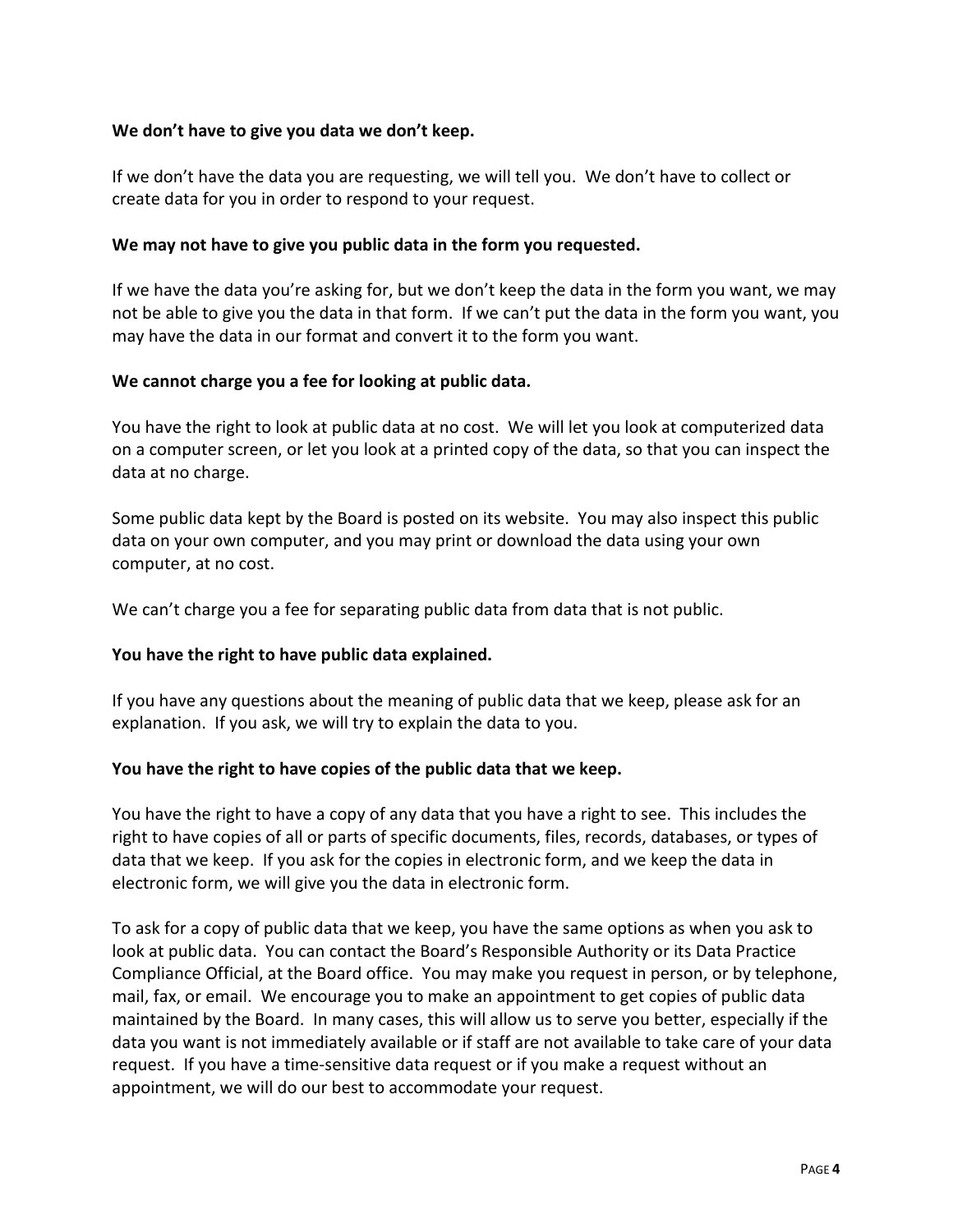In your request, say that you are making a request for copies of data under the MGDPA. Tell us as clearly as you can what types of data or information you want copies of. If we have any questions about the copies you are requesting, we will ask you. You don't have to tell us who you are or explain why you are asking for the data.

Once we have your request, we will provide the copies you asked for as soon as reasonably possible, depending on how many copies you are requesting and the staff we have available to respond to you request.

#### **We have the right to charge you a reasonable fee for providing copies.**

We have the right to charge you a fee for making copies of the data you request. If you ask us to mail or fax the copies to you, the fee may include postage or long-distance phone charges.

In some cases, the fee for copies is set in statute or rule. In other cases, we have to calculate the fee based on the costs associated with providing copies. Attached to this document (Attachment A) is an information sheet that lists the factors we may use to calculate the fee for providing copies. We may require payment in advance.

#### **Data that are not public.**

If the information you request is not public data, we will tell you that when you make your request, or we will notify you in writing as soon as possible. We will also tell you which specific law makes the information not public. If you ask, we will put this in writing for you.

#### **You have the right to see and have copies of summary data.**

Summary data are statistical records or reports that are prepared by removing all identifiers from private or confidential data on individuals. We will prepare summary data for you if you make a request in writing (letter, fax, email, etc.) to the Board's Responsible Authority or its Data Practice Compliance Official. You will have to pay the Board what it costs to prepare summary data. The Board may require prepayment, depending on the fee amount. When the Board receives your request, we will contact you to make detailed arrangements to prepare the summary data.

**If you have any questions about how to access public data kept by the Board, please contact the Board's Responsible Authority (listed on page 1).**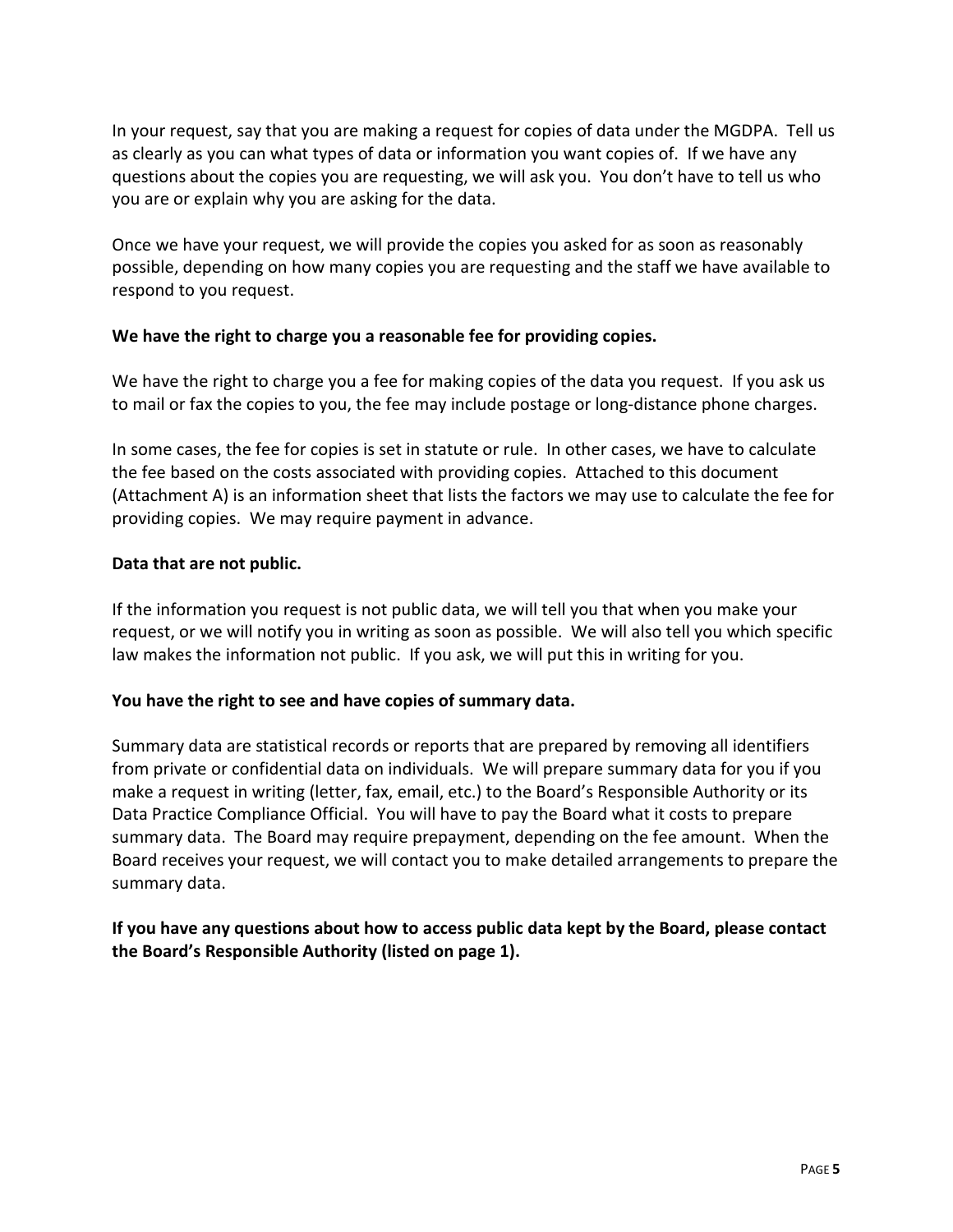## **YOUR RIGHTS AS THE SUBJECT OF GOVERNMENT DATA**

The Minnesota Government Data Practices Act ("MGDPA") is a law that gives you, as an individual, important rights when we collect, create, keep, use, or release data about you, and controls how we collect, use, and release data about you. The MGDPA is contained in Minnesota Statute, Chapter 13.

#### **The Board's Responsible Authority and Designee.**

The Board's Responsible Authority is Doreen Johnson, Executive Director. Her contact information is listed on page 1.

#### **This section applies to individuals who are the subject of government data.**

The MGDPA defines an individual as a human being and gives every individual all of the rights discussed in this section. Data on individuals fit into one of three classifications:

- **Public Data** is data available to the public.
- **Private Data** is data made not public by state or federal law and is accessible to the individual subject of the data.
- **Confidential Data** is data made not public by state or federal law and is NOT accessible to the individual subject of the data.

*If you have been appointed as the legal guardian for someone*, you may exercise that individual's rights under the MGDPA. To do so, you must show proof of your appointment as legal guardian.

#### **The law controls how we collect, keep, use, and release data about you.**

We can collect, keep, use, and release private data and confidential data about you only when a state or federal law allows or requires us to do so. The law also says we can collect, keep, use, and release private and confidential data about you only if we need to in order to do our job.

#### **Notice when we ask you to give us data about yourself.**

When we ask you to give us private or confidential data about yourself, we will give you notice, either orally or in writing. The notice sometimes is called a Tennessen Warning. The information required in a Tennessen warning is described in Minnesota Statutes section 13.04, subdivision 2.

Different parts of the Board may collect information about you for different reasons and use it in different ways, so we may give you more than one notice, and the notices may be different. We will explain anything in the notice if you ask.

We only have to give you the Tennessen warning notice when we are asking you to give us private or confidential data about yourself. There are many circumstances where we *do not* have to give you the notice, including when: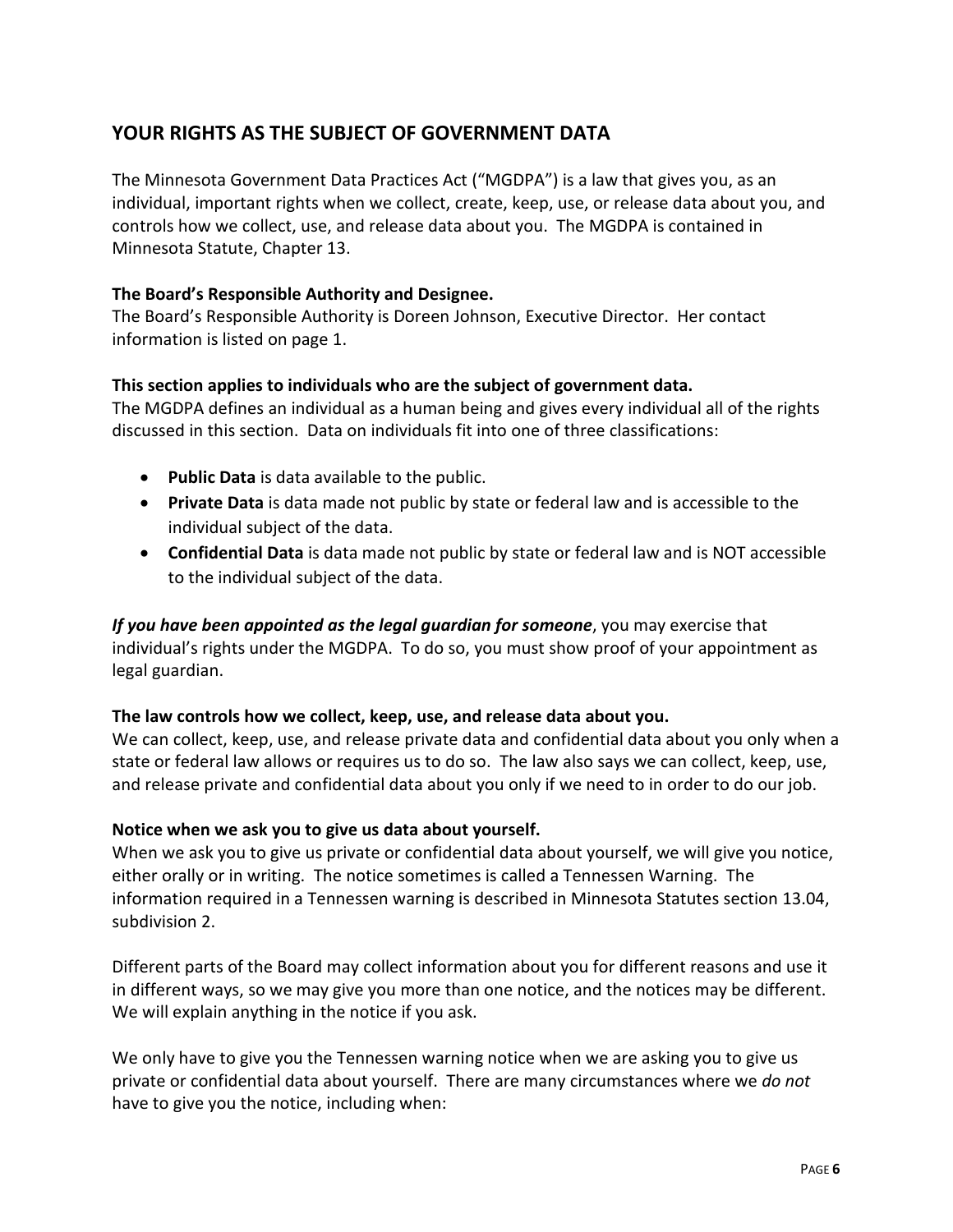- You give us information we haven't asked for,
- The information we are asking for is about someone else, or
- The information we are asking for is public data about you.

#### **We may ask your permission to use or release the data in a new way.**

In some circumstances we may ask you for your informed consent. This has to be done in writing, so we will ask you to read and sign a consent form. A copy of the form we use is at the end of this document.

You don't have to let us use or release the information in the new way. Before you decide, you should look at the information in the consent form. The consent form tells you whom to talk to if you want to look at the information or have copies of it.

If you want to rescind your consent, you must write to the person named on the form and clearly say that you want to rescind all or part of your consent. Stopping your consent will not affect information that already has been released because you gave your consent.

If *you* ask us to release private data about you to someone else, we will ask for your informed consent. If you give us your informed consent, we have to release the data.

We only ask for your informed consent to release private data about you. We don't need to ask for your consent to release public data about you because the law says we have to give public data to anyone who asks. The law does not give you the right to see confidential data about you or consent for someone else to see the data.

#### **You have the right to see data we keep about you.**

If you want to see public data about you, contact the Board's Responsible Authority (listed on page 1). (Details about how to see public data appears earlier in this policy.)

To see private data about you, submit a written request to the Board's Responsible Authority (listed on page 1). Before responding to your request, we will need to verify your identification. We will accept a driver's license or state identification card for in-person requests and a notarized signature on requests sent to us.

In your requests, tell us as clearly as you can what types of data or information you want to see. You have the right to see specific documents, files, records, or types of documents that we keep. You also have the right to ask for and see *all* of the public and private data about you that we keep. Once we have your data request, we will show you the data right away if we can. If we can't show you the data right away, we will show you the data in no more than ten business days.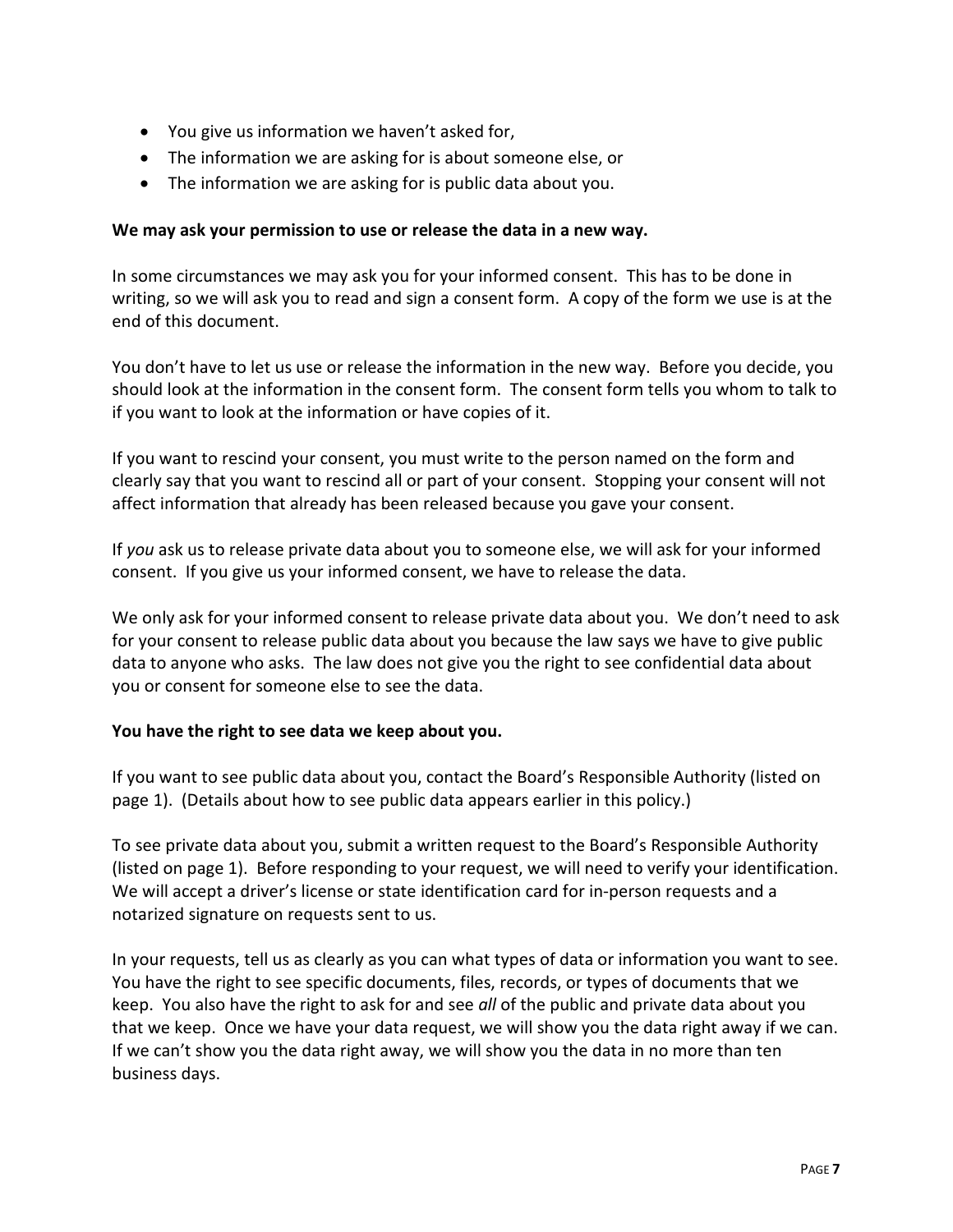The law says we must protect private data about you. For this reason, a member of our staff may be with you when you inspect the information.

After you have looked at the data you requested, we do not have to let you see the data again for six months, unless we collect more information about you before six months have passed. You do not have to wait six months to see the data again if we have collected new data about you, or if you have challenged any of the data, of if you are appealing the results of that challenge. See the information below about how to challenge the accuracy and/or completeness of government data.

#### **We can't charge you a fee for looking at data about yourself.**

You don't have to pay any money just to look at data about yourself, even if we have to make a copy of the information so that you can look at it.

#### **You have the right to have public and private data about you explained to you.**

If you have questions about the data we keep about you, contact the Board's Responsible Authority (listed on page 1). If you ask, we will explain the data to you.

#### **You have the right to have copies of data about yourself.**

If you want a copy of the public data about you, contact the Board's Responsible Authority (listed on page 1). (Details about how to get a copy of public data appears earlier in this policy.)

To get a copy of private data about you, submit a written request to the Board's Responsible Authority (listed on page 1). Before responding to your request, we will need to verify your identification. We will accept a driver's license or state identification card for in-person requests and a notarized signature on requests sent to us.

In your request, tell us as clearly as you can what data or information you want copied. You have the right to have copies of specific documents, files, records, or types of data that we keep. You also have the right to have copies of *all* of the public and private data about you that we keep.

#### **We have a right to charge a fee for making copies.**

We may charge you a fee for making copies of the data you request. If the fee is large, we may require that the fee be paid before we make copies.

In some cases, the fee for copies is set in statute or rule. In other cases, we have to calculate the fee based on the costs associated with providing copies. Attached to this document is an information sheet that lists the factors that we may use to calculate the fee for providing copies.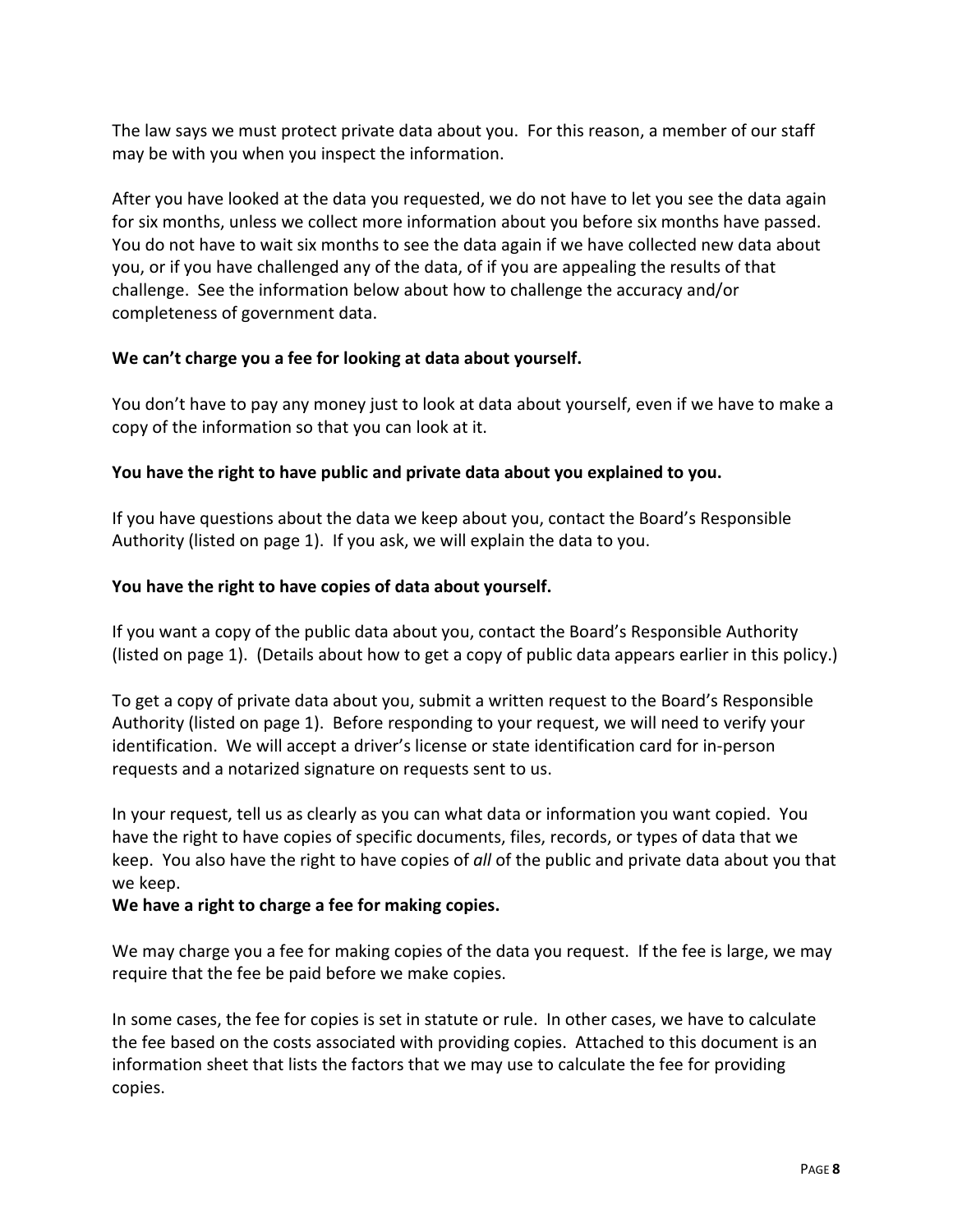#### **You have the right to know why you can't see or get copies of data we keep about you.**

If we can't show you the data about you, we will tell you that, and we will tell you what part of the law says we can't show it to you.

#### **You have the right to challenge the accuracy and/or completeness of data about you.**

The Minnesota Government Data Practices Act gives you the right to challenge the accuracy and/or completeness of public and private data being maintained about you by any government entity in Minnesota.

If you believe that that public or private data that we keep about you are inaccurate and/or incomplete, you may file a data challenge with us. You may challenge only *accuracy* and *completeness* of data.

- *Accurate* means the data are reasonably correct and do not contain any errors.
- *Complete* means that the data describe the history of your contacts with us in a complete way.\*

For example, data may be inaccurate or incomplete if a wrong word, name, or phrase is used; if the data give a false impression about you; if certain information is missing from the record; or if certain information shouldn't be in the record.

\*It is important to note, the Board follows a record retention policy as it relates to the destruction of records. At times, records that were once maintained by the Board may/will be destroyed pursuant to the record retention schedule. Data will still be considered *complete* even if there was previously other included data that has been destroyed in accordance with the record retention policy.

To make a data challenge, notify the Board's Responsible Authority (Doreen Johnson, Executive Director). In the notice, say that you are challenging the accuracy and completeness of data we maintain about you. To protect your rights, be sure to say clearly that you are challenging data under the provisions of Minnesota Statute § 13.04, subdivision 4. This challenge notice must be submitted in writing (by letter, email, or fax). If you are sending a letter, you may wish to send it by certified mail with return receipt requested. Be sure to keep a copy of your letters and any other correspondence.

#### **Be very clear in your challenge notice:**

• Tell us very clearly what data you are challenging. Tell us if you are challenging a specific word, sentence, date, time, or name. There are many ways to do this. Because it is important to be very specific, a good way to identify the data is to make a copy of the document(s) containing the data, clearly mark the data you are challenging, and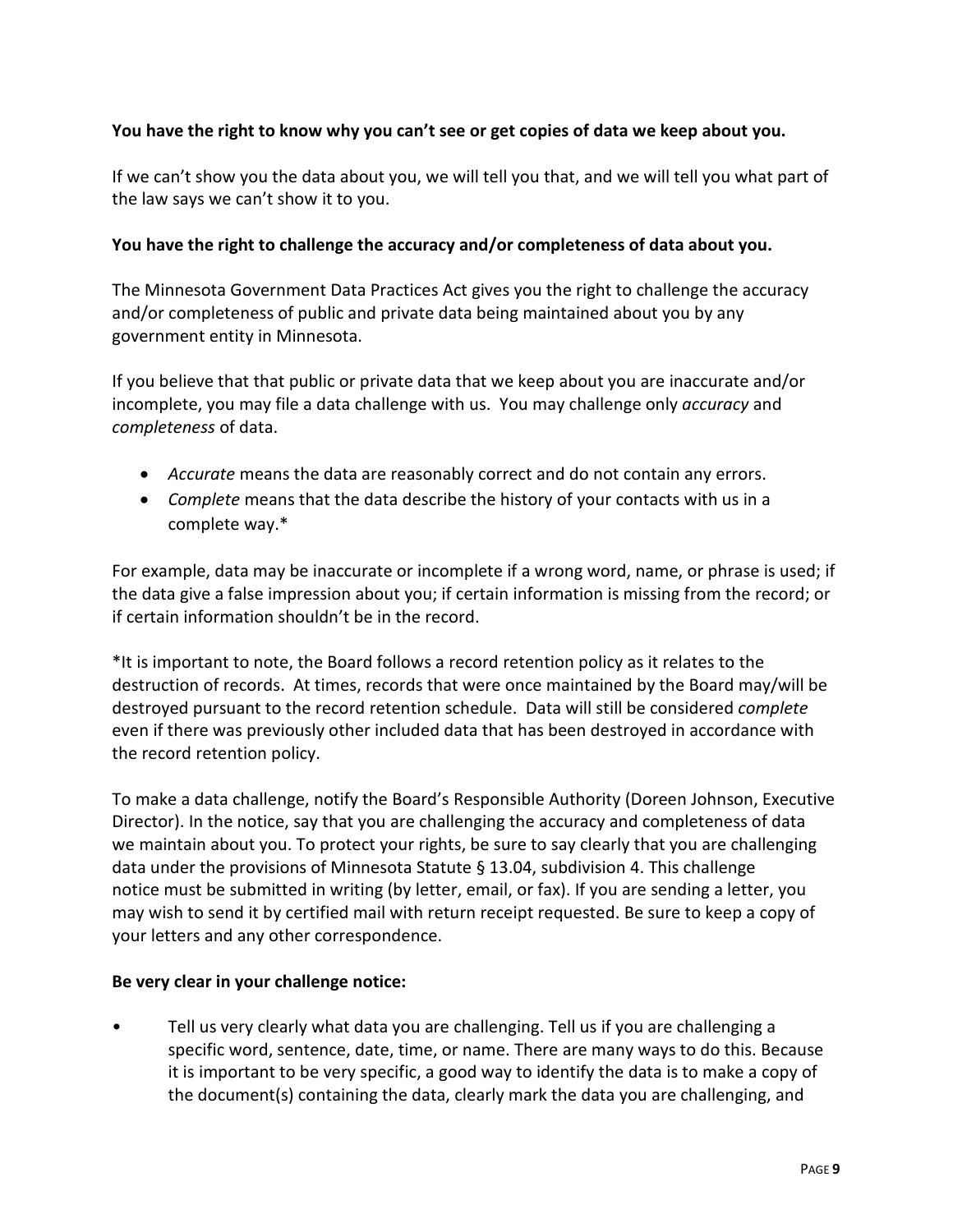enclose the copy with your letter;

- Tell us very clearly why or how the data are inaccurate or incomplete. Be very specific and write down as many reasons as you can; and
- Tell us very clearly what you think should be done to make the data accurate or complete. For example, you may ask us to add a word, phrase, page, etc., tomake the data complete or accurate. You may ask us to change the data to make them accurate or complete. You also may ask us to remove data from a file or delete some of the data to make the rest of the data complete and/or accurate. Again, be very specific and explain very carefully what you want us to do to make each piece of data accurate and/or complete.

When we receive your letter, the law says we have 30 days to review it and the data you are challenging, to decide whether all, some or none of the data are inaccurate or incomplete, and respond to your challenge.

If we agree with all or part of your challenge, we will correct the inaccurate or incomplete data and try to notify anyone who has received the data in the past. This includes anyone you tell us has received the data.

If we don't agree with all or part of your challenge, we will tell you we believe that the data you are challenging are accurate and/or complete.

#### **You have the right to include a statement with inaccurate and/or incomplete data.**

If you believe that public or private data we have about you are not accurate or complete, you have the right to include a statement of disagreement with the data.

#### **You can appeal our decision about your data challenge.**

If you don't agree with our decision about your challenge, you may appeal the decision to the Commissioner of the Minnesota Department of Administration.

**If you have any questions about how to access public data kept by the Board, please contact the Board's Responsible Authority (listed on page 1).**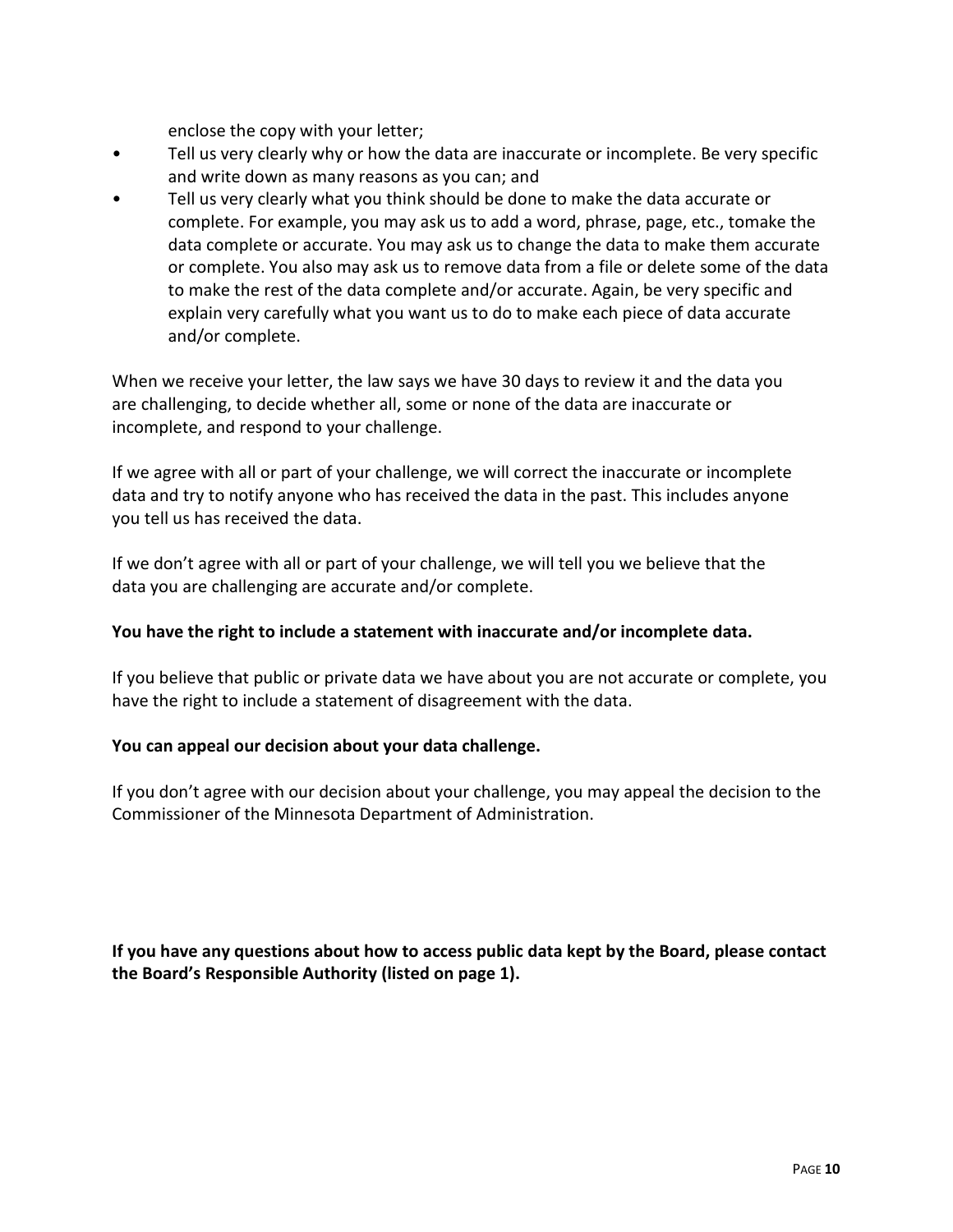## **ATTACHMENT A: FEES**

#### **Fees for Providing Copies of Public Government Data**

This document is intended to guide government entities in determining an appropriate fee for providing copies of public government data when the requester is not the subject of the data *and* the copy fee is not established specifically by statute.

Minnesota Statute § 13.03 provides that, if a person requests copies or electronic transmittal of public government data, and the requester is not the subject of the data, the responsible authority for the government entity may require the requester to pay a fee. Amendments to § 13.03 in 2005 require entities to calculate any fee that is charged by using one of the two methods below. Regardless of which method is used, the entity may not charge for separating public data from not public data.

#### **Fee Calculation Method I**

*If 100 or fewer pages of black and white, letter, or legal-size paper copies are requested*, the entity **may** charge a **per-page fee** of not more than 25 cents for each page copied (50 cents for a two-sided copy). The entity is authorized to charge only the per-page fee and cannot require the requester to pay any of the costs listed in Fee Calculation Method II. This provision should not be interpreted to permit division of a single request into requests for copies of fewer than 100 pages in order to avoid charging a fee based on the actual costs of providing copies.

#### **Fee Calculation Method II**

*In all other circumstances*, including requests to provide data via facsimile, the entity **may** require the requester to pay the **actual costs** of searching for and retrieving the data, including the cost of employee time, and for making, certifying, and electronically transmitting copies of the data or the data themselves. Additional criteria for determining copy costs using Method II are set forth in Minnesota Rule 1205.0300, subpart 4. The entity may not charge a minimum fee.

Certain advisory opinions, issued pursuant to Minnesota Statute § 13.072, have established the following criteria for determining copy costs using Method II. (See the opinion index on the Data Practices Office's website; specifically, the index category, Copy Costs.)

#### **A. Costs that** *may be included* **as long as they are** *reasonable***:**

- Staff time required to:
- Retrieve documents;
- Sort and label documents, *only* if necessary to identify the data to be copied;
- Remove staples or paper clips;
- Take documents to copier for copying;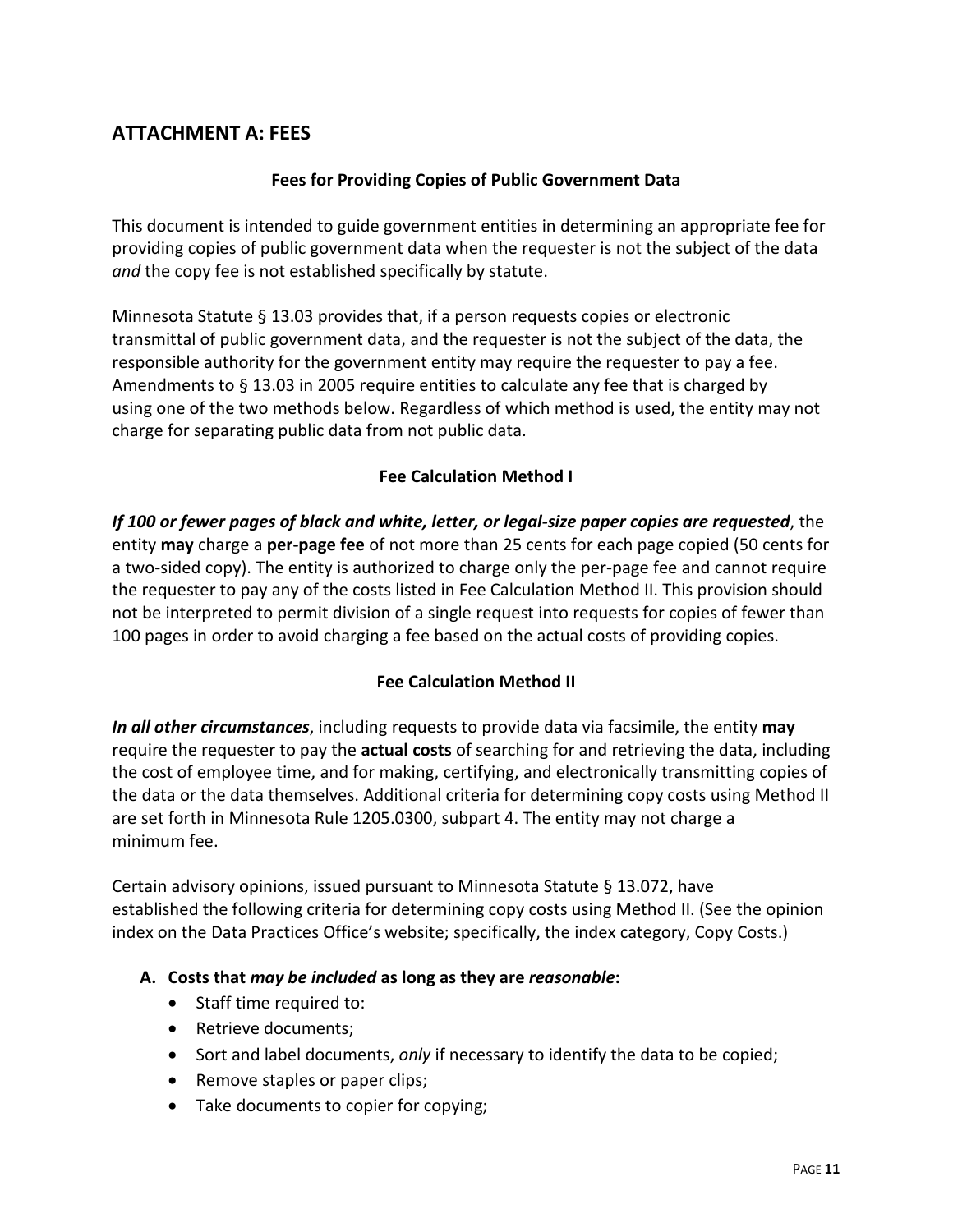- Copy documents;
	- o *Note*: The entity may not assess a fee for labor costs (wages/salary plus benefits) that exceed those of the lowest-paid employee who could complete the task(s) performed. The requirement that data be kept in a manner that makes them easily accessible for convenient use may limit the entity in charging for staff time.
- Materials (paper);
- Special costs associated with making copies from computerized data, such as writing or modifying a computer program to format data. *Note*: Computerized data must be kept in a manner that makes the data easily accessible for convenient use; and
- Mailing costs.

#### **B. Costs that** *cannot* **be included:**

- Purchase or rental of copier;
- Maintenance of copier;
- Normal operating expenses of computer/copier, including electricity used, and machine wear/trade;
- Depreciation of copier;
- Staff time required to:
	- o Separate public from not public data;
	- o Open a data request that was mailed;
	- o Sort, label, or review data, *if not necessarily* to identify the data to be copied;
	- o Return documents to storage;
	- o Provide information about the data to the requester (i.e., explain content and meaning of data);
	- o Prepare data for mailing;
	- o Prepare cover letter, fax sheet, or invoice for copies;
	- o Credit payment and perform other associated accounting functions Note: The entity may not assess a fee for labor costs (wages/salary plus benefits) that exceed those of the lowest-paid employee who could complete the task(s) performed.
- Administrative costs that are not related to copying;
- Records storage;
- Sales tax;
- The entire cost of operating a multi-tasked computer for a measured unit of time, when fulfilling a request for copies was only one of the tasks performed during that unit of time;
- Costs incurred because data are not maintained in a manner that makes them easily accessible for convenient use; and
- Search and retrieval costs when data are inspected but no copies are requested.